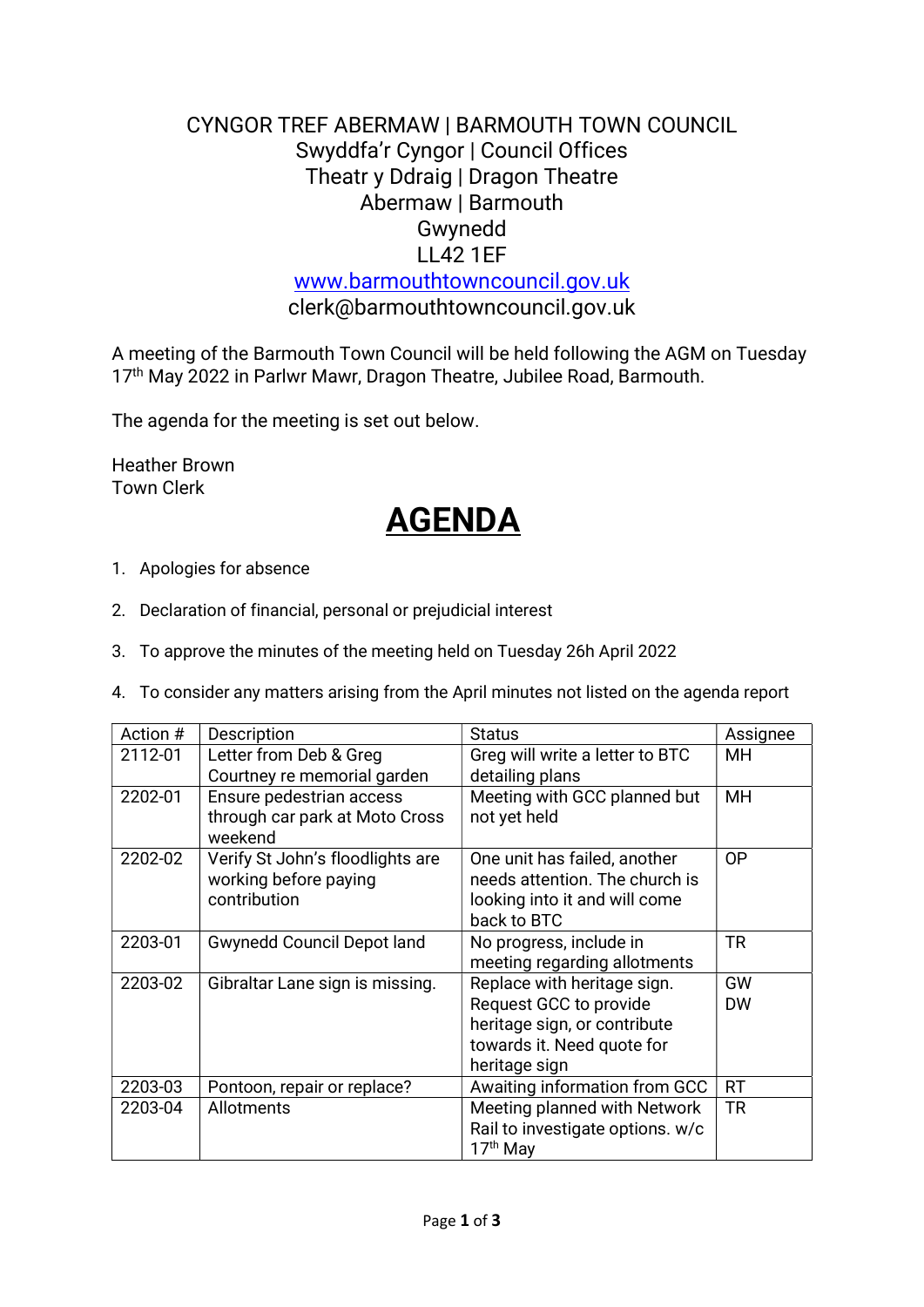| 2204-01 | <b>Creativity Space project request</b><br>for funding                         | KP & RT to meet with Sharon<br>Betts after the election to<br>understand more about the<br>project           | KP/RT     |
|---------|--------------------------------------------------------------------------------|--------------------------------------------------------------------------------------------------------------|-----------|
| 2204-02 | Request for funding by Friends<br>of Wern Mynach for wood from<br>bridge works | JB to contact Steve Richardson<br>from Alun Griffiths to<br>understand how local<br>donations are being made | <b>JB</b> |
| 2204-03 | Location of double yellow-lines<br>and no parking areas                        | Need walk around town to<br>identify further issues - after<br>the election                                  |           |

#### 5. Chairman's report

- 6. Clerk's report
- 7. To consider the following planning/licence applications
	- 7.1. C22/0303/00/DT, Carreg Wen, 3 Tyn Y Coed Buildings, High Street, LL42 1HY Construction of 2 dormer windows one to front slope and one to rear slope of roof.

#### 8. Finance

- 8.1. To receive a report from the Finance sub group 8.1.1. CCTV
- 8.2. To receive monthly finance management reports
- 8.3. To approve payment of accounts

| Payee                    | Item            | Invoice $#$    | Amount |
|--------------------------|-----------------|----------------|--------|
| Evergreen                | April Invoice   | Invoice $#285$ | £500   |
| <b>Katie Price</b>       | Jubilee Prizes  | Reimbursement  | £240   |
| <b>Barmouth Printers</b> | Jubilee Posters | Invoice 11157  | £35    |

8.4. Upcoming Expense (for information)

- 8.4.1. Training for new councillors: £35 per class, 2 classes per councillor
- 8.4.2. Training for Clerk: £120 + VAT for Introduction to Local Council Administration
- 8.4.3. Clerk Phone & Sim (PAYG)
- 8.4.4. Sign for Gibraltar Lane: estimate £275 + VAT, to be confirmed once size & design is finalised
- 8.5. To receive any requests for financial support
	- 8.5.1. From April Meeting: Increased cost of tennis nets: £827.41 was £569.97
	- 8.5.2. From April Meeting: Creativity Space (Sharon Betts) : £3025.92
	- 8.5.3. From April Meeting: Friends of Wern Mynach: £1000.00
- 9. Gwynedd councillors report